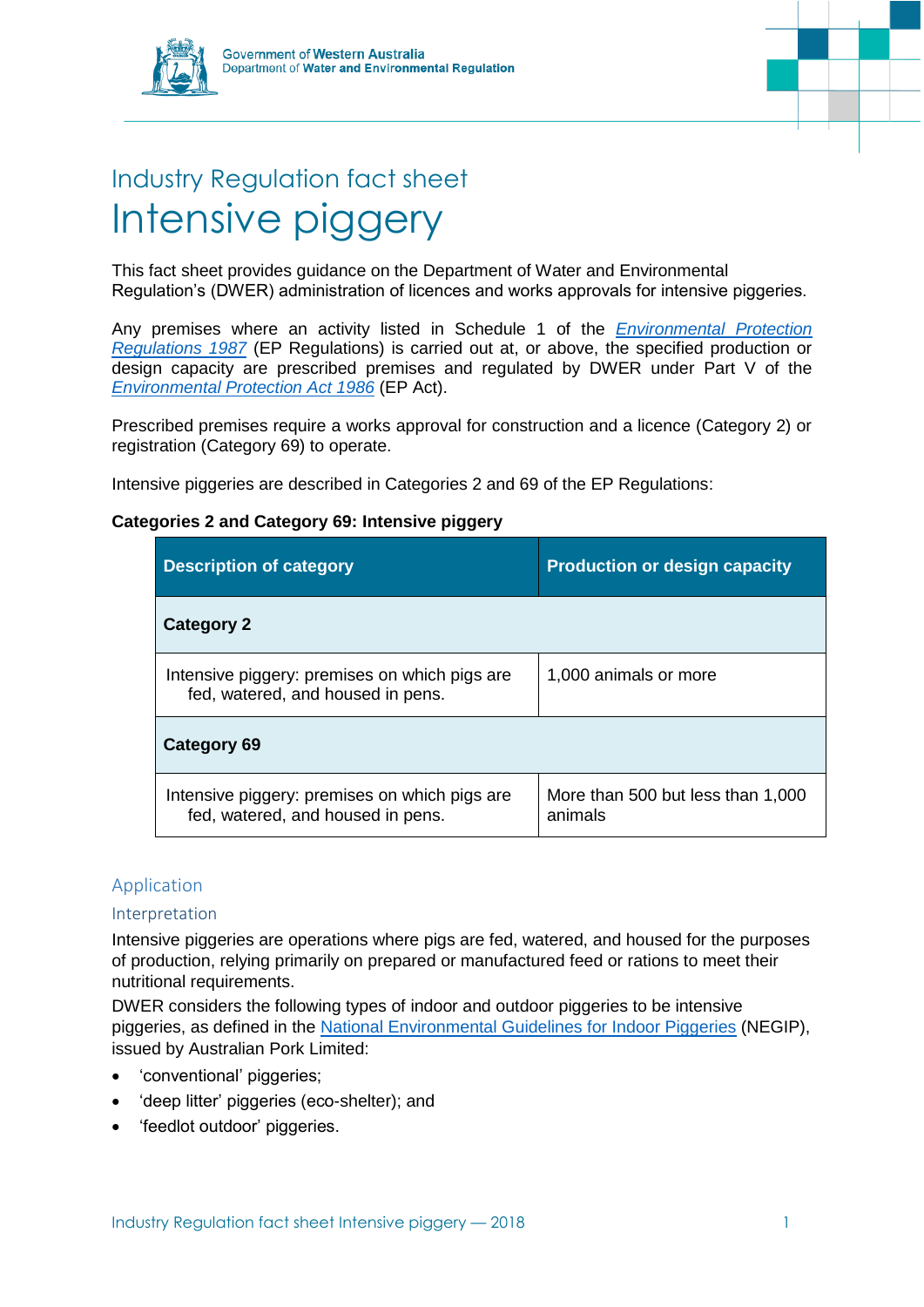

#### Production/design capacity

In determining the production or design capacity of intensive piggeries, DWER considers the maximum number of pigs within the premises at any one time. The total number of pigs is determined using Standard Pig Units (SPU), as defined in the NEGIP.

# Environmental risk

Intensive piggeries involve a risk of causing pollution or environmental harm unless the prescribed premises are appropriately regulated and managed. The EP Act sets out a range of offences that specifically relate to occupiers of prescribed premises, in addition to general offences relating to pollution and environmental harm. For further information on these offences, refer to DWER's *Industry Regulation Guide to Licensing* and the EP Act. Emissions and discharges from intensive piggeries typically include:

- odour;
- solid and liquid wastes (for example manure, carcasses, spent bedding, effluent);
- potentially contaminated stormwater;
- noise;
- biogas; and
- dust (for example from the movement of vehicles or animals).

#### Assessment

DWER applies a risk-based approach to its regulatory functions under the EP Act. DWER publications, [Guidance statement: Decision-making](https://www.der.wa.gov.au/images/documents/our-work/licences-and-works-approvals/GS_Decision_Making.pdf) and [Guidance statement: Risk](https://www.der.wa.gov.au/images/documents/our-work/licences-and-works-approvals/GS_Risk_Assessments.pdf)  [assessment,](https://www.der.wa.gov.au/images/documents/our-work/licences-and-works-approvals/GS_Risk_Assessments.pdf) detail the approach taken by the Department in assessing applications for works approvals and licences under Part V of the EP Act.

DWER considers that the NEGIP represents the most appropriate industry guideline to inform its assessment of works approval and licence applications for intensive piggeries.

In assessing applications for works approvals and licences, DWER will assess emissions and discharges from the primary intensive piggery activity, including any directly related activities that give rise to emissions and discharges:

- buildings or yards where pigs are housed;
- feed mill and feed storage facilities;
- waste treatment and storage areas;
- wastewater irrigation and solid waste application areas;
- biogas recovery and use; and
- carcass management areas.

DWER may consult with Local Government Authorities and the Department of Health about approvals for the treatment and disposal/irrigation of liquid waste.

Where a prescribed premises has been assessed by the Environmental Protection Authority as a 'significant proposal' and is subject to a Ministerial Statement granted under Part IV of the EP Act, the conditions of a works approval or licence granted under Part V must not be contrary to the conditions of the Ministerial Statement.